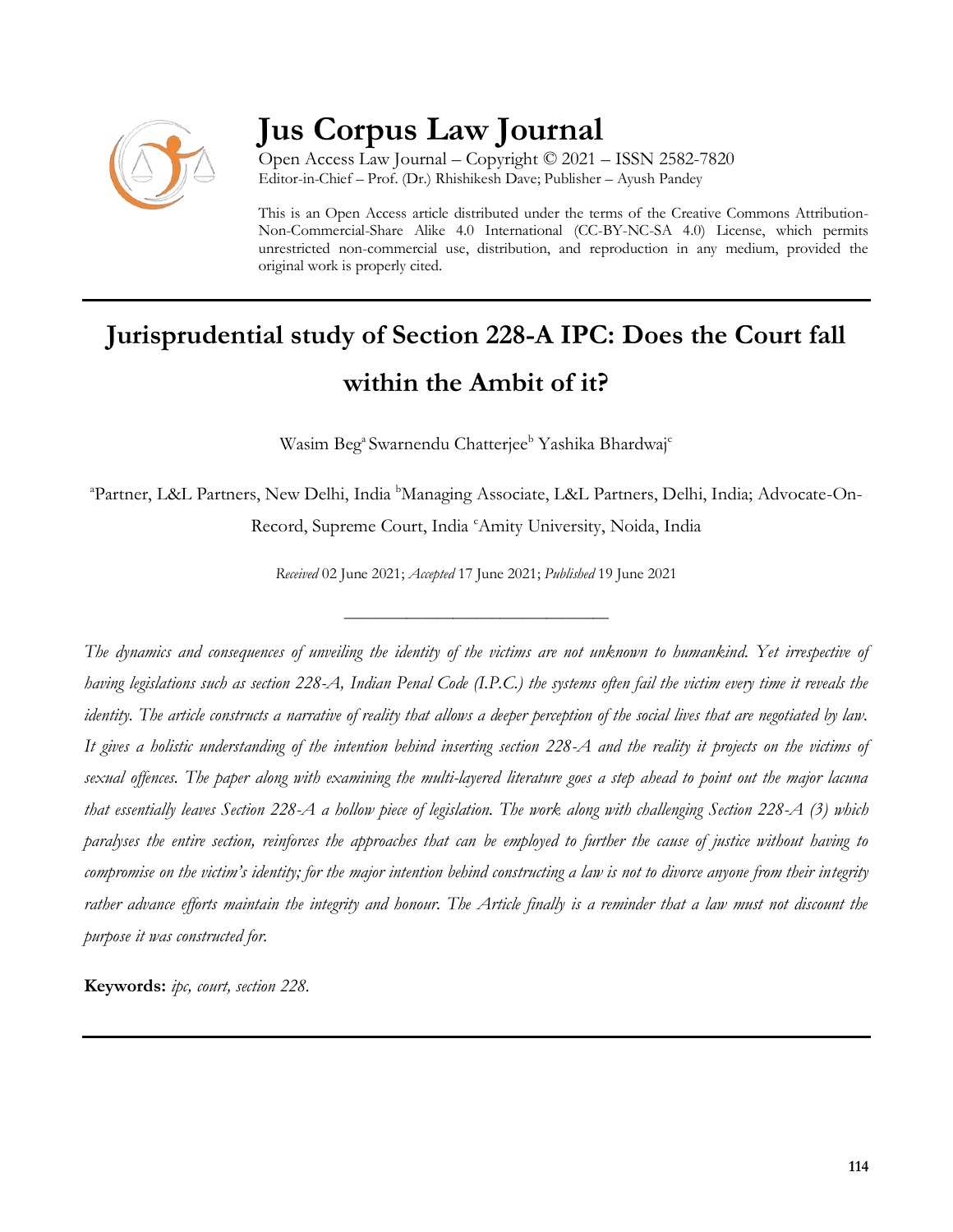#### **INTRODUCTION: GENESIS OF SECTION 228-A IPC**

Goddesses are not only a component of Indian Mythology but the concept pervades the social mentality of Indians to the point that the young girl frequently alludes as a Goddess. Tragically, today we have reached a stage where a woman belongs to a class who is in a socially marginalized position. This position may not be overwhelmingly correct in the urban areas but is a stark reality as far as the rural areas are concerned. They face numerous social hurdles and obstacles. An irony of the situation is that women are poor victims facing subjugation by dint of those men with whom they at par have access to equal standing under the Constitution.

Fortunately, under the law of the land women are entitled to the right to life and liberty. The constitution guarantees the right to be treated equally. Their dignity must not be infringed upon or tempered. They are entitled to usher their lives with respect and dignity.

As a result, sexual assault on women is not only a crime against her, it is bound to be considered as a crime against society at large. It not only devastates the entire psyche of a victim but at the same time triggers a host of emotional turmoil. On learning of the sexual abuse, society often looks down on her with scorn and disgust and ruthlessly engages in victim-blaming. It is a sheer pity that when she needs the support, the most she is silenced.

In such an odd backdrop, if a woman chooses to report the crime, the system often fails her; she is treated with undue skepticisms, during an investigation by the police officers. The sensitisation of the Police forces has been at the centre of many reports and recommendations but is far from seeing the light of the day. The agony is further amplified in the Courtroom if the survivors of sexual crimes fail to conform to an idealized version of what is expected of a victim. She is mocked and barbarously cross-examined by the defense counsel. Few judges if not all sit as silent spectators of the act when her dignity is ripped off in the Courtroom. While one must understand the rights of the Accused including the right to cross-examine the victim/complainant, it becomes imperative to shield the victim/complainant from the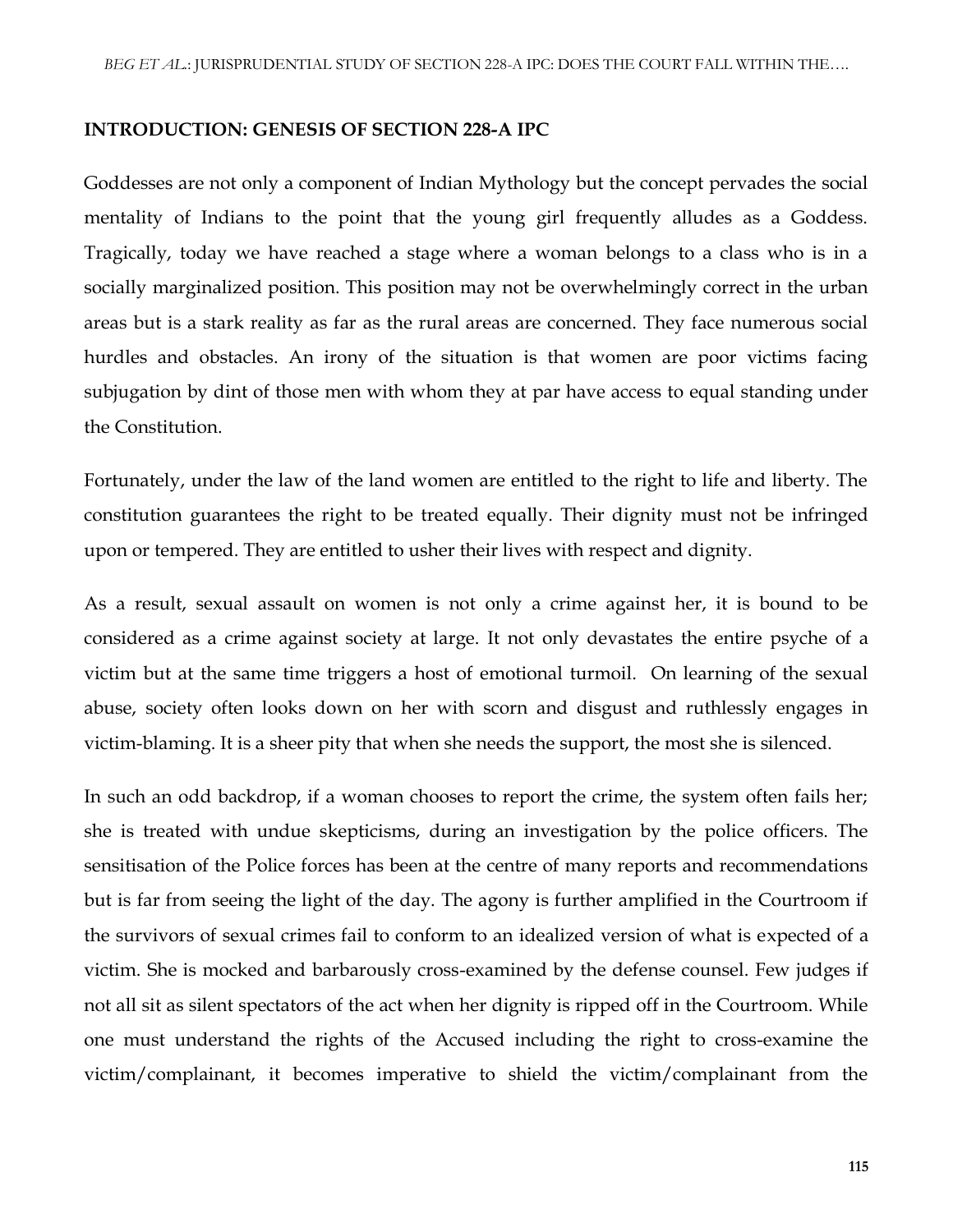potential social ridicule and pressure that (unfortunately) more often than not comes along with such cases.

Showcasing extreme sensitivity, the Court in the case of Gurmit Singh*<sup>1</sup>* held that it is a right of defense to examine the prosecutrix. However, it must be practiced under the diameter of decency to respect a woman.

Taking into consideration some of the challenges in cases like these and the potential harassment that the victim/complainant stands to face, provisions like section 228(A) were inserted in the Indian Penal Code. The section bars the disclosure of the identity of victims of offences covered under section 376 (A to D).

Exposing the victim's identity adds to the pain as she faces difficulty in finding jobs and becoming independent and later getting married. More often than not the families are shunned and outcast and restoration of dignity in the majority of the cases take a length of time. These issues may not resonate with everyone in 2021, but they do exist are in fact rampant.

It is the wisdom of Parliament that insertion of section 228-A was made under the Indian Penal Code (I.P.C.) vide Amendment Act No. 43 of 1983. The provision forges the divulgence of the victim's identity of certain offences punishable but is not uniformly applicable to everybody. Under three circumstances the section becomes absolutely redundant. *Firstly,* when duty is being discharged in good faith by a cop. The officer can be in charge of the police station or an investigating officer. *Secondly,* when authorization has been made in writing by the victim to disclose the identity; and *lastly,* when written authorization has been made by the kin of the victim if she has passed away or unsound mind or is minor. All authorization has to be made to the welfare institution/organisation recognized either by the Central Government or State Government. Under subsection 3 of section 228-A through printing/publication of the judgement of any High Court or Supreme Court does not measure up to an offence but

<sup>1</sup> *State of Punjab v Ramdev Singh* (2004) 1 SCC 421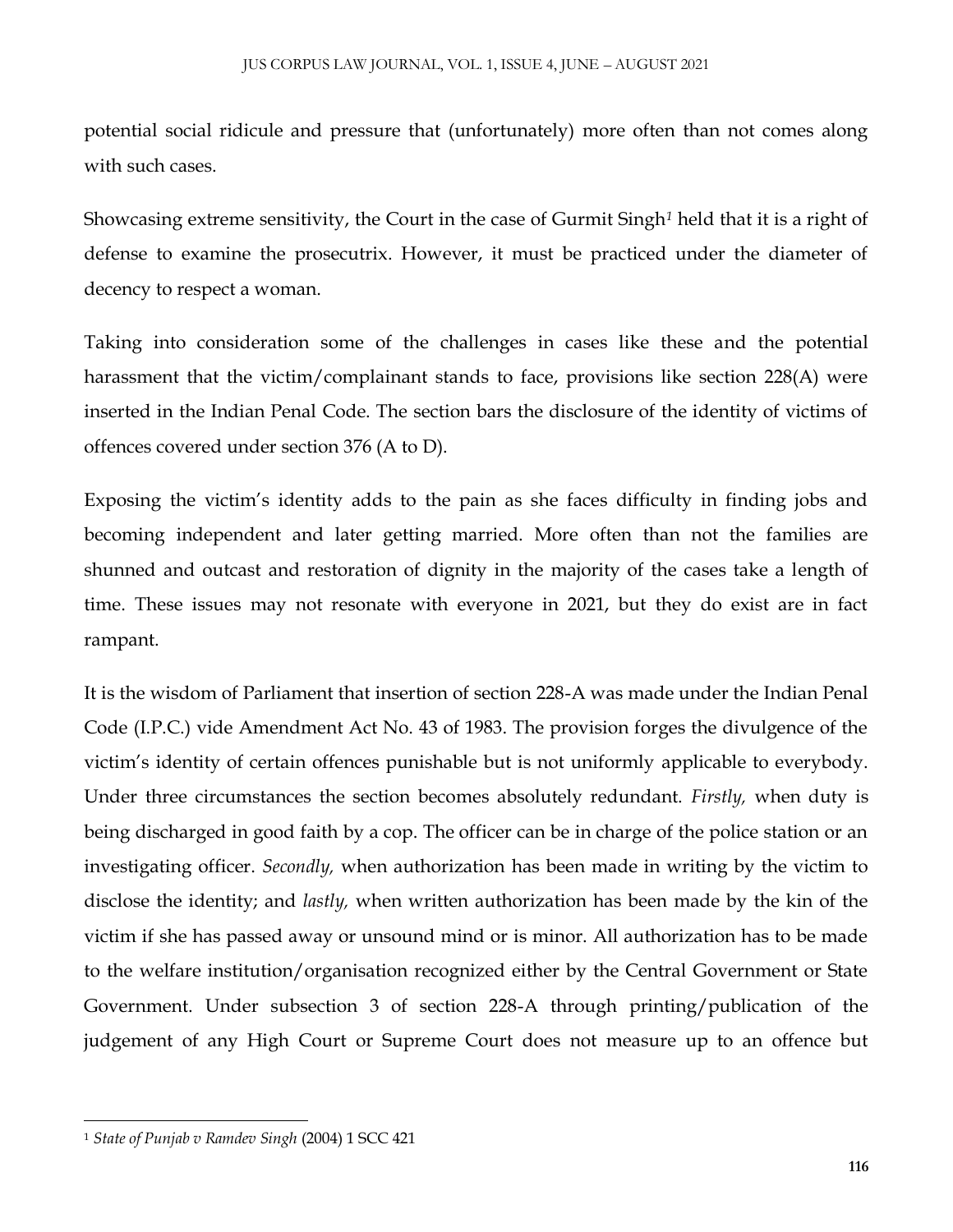printing/publishing of Court proceedings without prior permission of the Court will tantamount to punishment.

Naturally, no one set of rules can be uniformly applied in the state for there are duties that need to be discharged. Nevertheless, making an exception for the rule which serves no better purpose than crumbling the very tenets for which rules were constructed is futile.

Mostly, it is the convoluted nature of an exception that tends to complicate things and shred the very reason for which the legislation was assembled.

The lawmakers need to get the depth of the problem to understand the purpose of composing a law and make sure that the codification of law behoof those who are in a dire need of it.

Time has proved that subsection (3) is toneless in nature and instead of echoing the purpose, i.e., protecting the victim, it has done more harm than good. Making an exception for learned judges to write the name of the victim in Court's judgements/orders and allowing media to reproduce such documents has muddled the intent of section 228-A.

Section 228-A was inserted with a keenness to protect the victim. However, subsection 3 of section 228-A, is one of the grounds for an exception. It allows the Media to print or publish the Judgements of Courts. This gives them a fair amount of opportunity and liberty to disclose the identity of the victim. Permitting the media to cite the Judgements which explicitly state the name of not just the victim but also her whereabouts and the name of her family members breaches the entire concept of identity protection. This has defeated the very purpose with which the section was introduced in the code.

The provision was specifically intended to ensure that the victim is not exposed to further agony by the consequent social victimization or ostracism pursuant to disclosure of her identity.<sup>2</sup>

<sup>2</sup> *Aju Varghese v State of Kerala* 2018 (5) KHC 50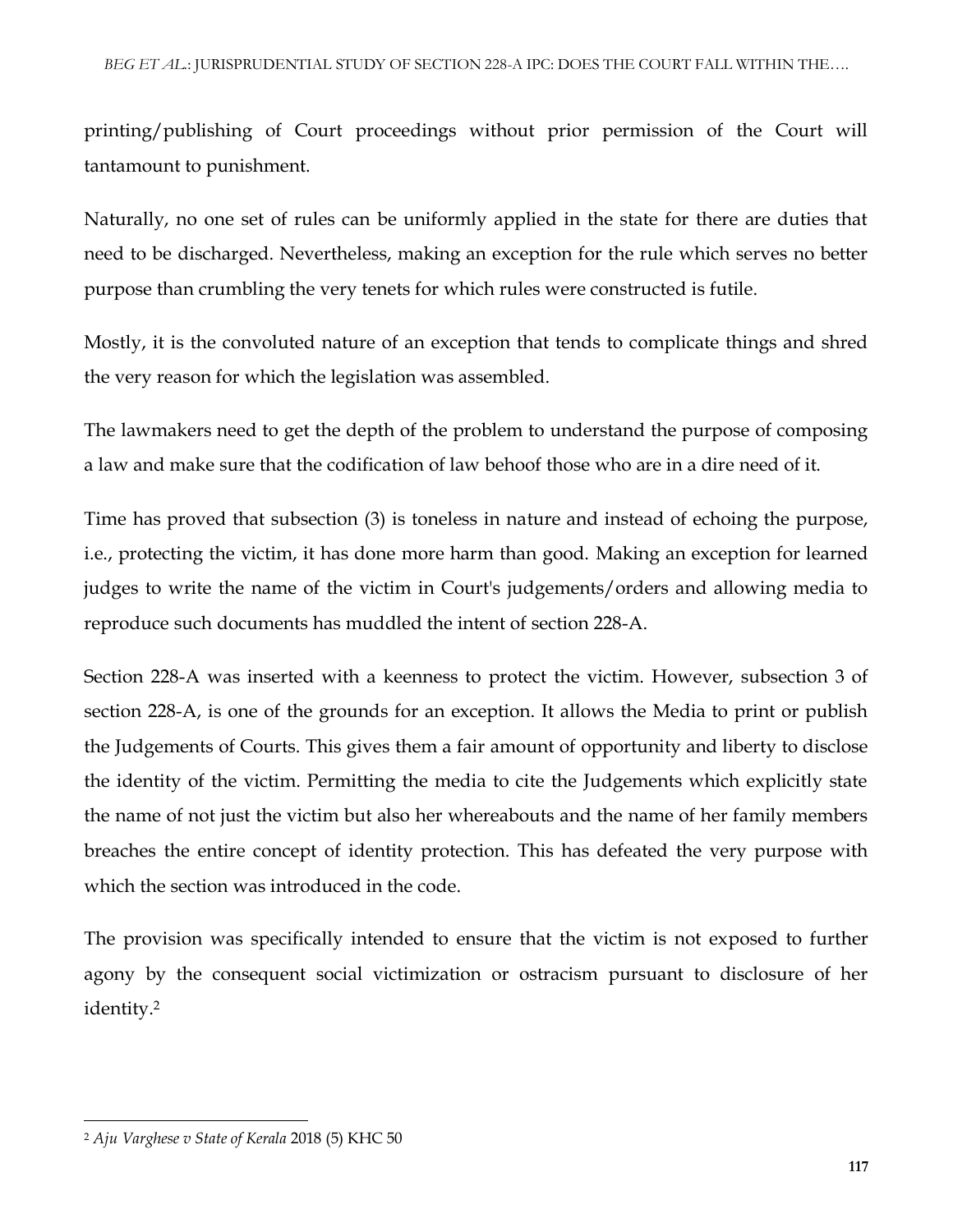The Court's role while dealing in matters to establish the guilt or give the woman the justice she deserves. Not mentioning the name of the victim by no means will become an impediment in the justice delivery system.

Undeniably, the law was designed to safeguard her from stigmas of psychological torment and mental anguish that are consequential to the regrettable sexual assault incidence. On the contrary, subsection 3 rather than lending a hand to the victim in troubled times, push her further in the wet ground.

### **PRINTING/PUBLISHING CIRCUMFERENCE OF MEDIA**

From the outset, a comprehensive provision and numerous judgements have been laid down by various Courts to protect the victim. Yet it is a pervasive apathy that few media houses have paid little or no heed to honour the dignity and identity of the victim.

While consciously choosing to sensationalise a matter, the media houses often turn a blind eye to the amount of damage they cause the victim. Instead of directly using the name of the victim they indirectly go on to cite the judgement which does the same harm as it would be done while doing it directly.

The Apex Court has chastised the News Broadcasting Standards Authority (NBSA) and the Press Council of India (PCI) for treating press houses in a devil-may-care manner. The Court has raised its voice several times and called out Media regulating bodies on account of failure to take bold steps against media houses for disobeying the law by divulging intricate details of the victim.

The Bench while delivering an order in **"Bihar Shelter Home Rape Case"** accentuated that there is no system in place to ensure that legislative provisions and rules that lead to falsified news are implemented and enforced. Therefore, for the purpose of dispensing a balanced look,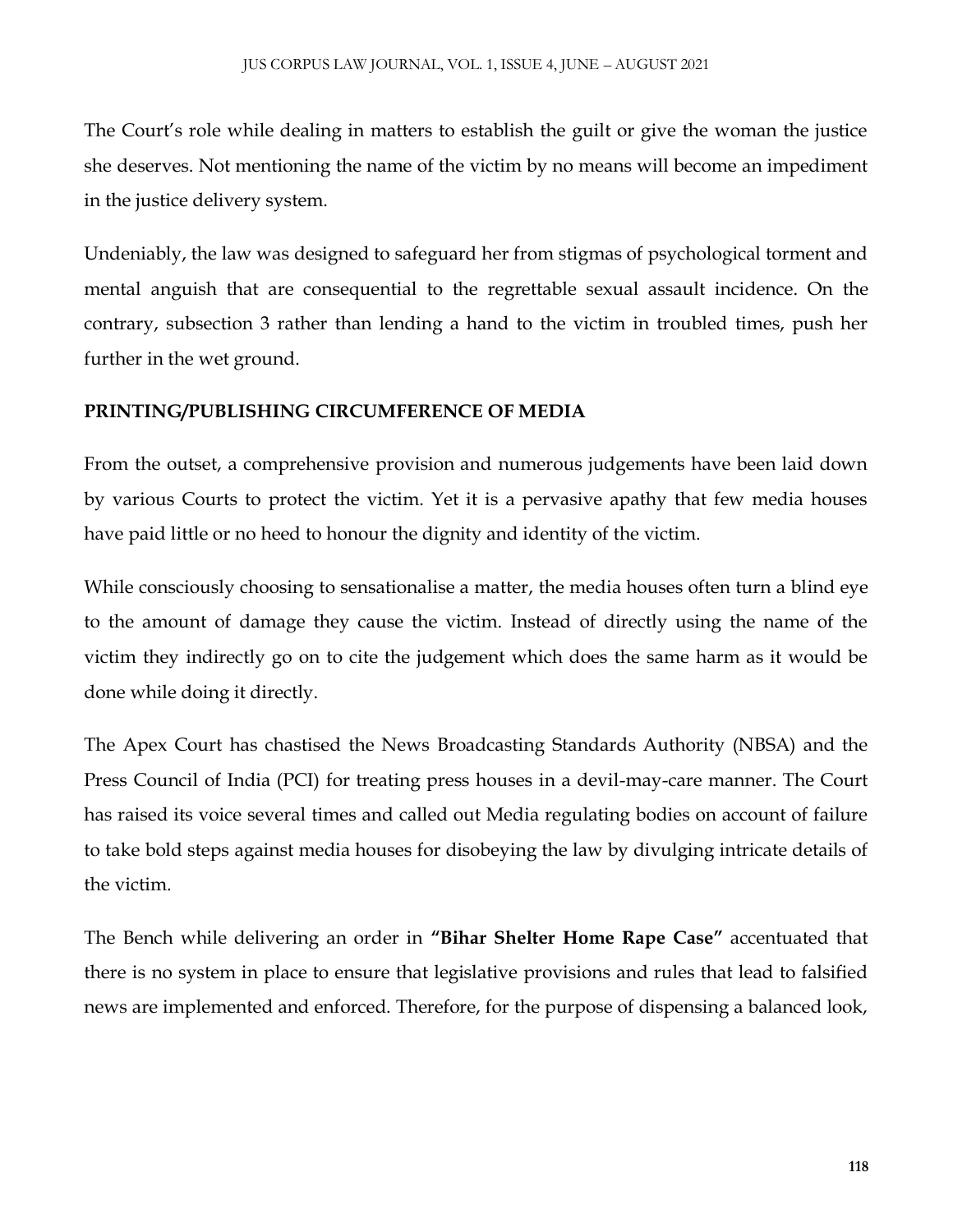the Court entreated all media regulating bodies to succour. The Court also asserted that the print and electronic media be responsible in the matter of reporting the incidents.<sup>3</sup>

## **APPLICABILITY ON THE COURT**

With every passing day crime against society in general and women, in particular, has spiked. It is nothing but ironic that while we championing women's rights the society exhibits little or no regard for her honour.

It is a sorrowful picture that rape is more than just a physical attack; it is ultimately detrimental to the victim's entire psyche. We must bear in mind, that a wrongdoer besides invading a victim's dignity, invariably inflicts harm on the physical and mental well-being. Thus, the Courts have a significant deal of duty. They must approach such instances with extreme sensitivity.

Not once but many a time, the Honourable Supreme Court while penning down the judgement has consciously made a choice not to write down the name of the victim to protect the identity.

In *Om Prakash<sup>4</sup>* , Apex Court expressed disinclination to mentioning the victim's name. Alongside, it also referred to the *State of Karnataka v. Puttaraja*<sup>5</sup> , where the Court highlighted that whoever publishes or prints a case that discloses the identity of the victim of an offence that is alleged or proved under section 376, 376-A, 376-B, 376-C, 376-D such a person can be punished under section 228-A. Although, there is no bar on publishing and printing of Supreme Court and High Court's Judgement yet "keeping in the view the social object of preventing social victimisation or ostracism of the victim of a sexual offence"<sup>6</sup> it would be pertinent if in judgements irrespective of any Court the Judges must refrain from mentioning

<sup>3</sup> *Nivedita Jha v State of Bihar* 2018 SCC OnLine SC 1616

<sup>4</sup> *Om Prakash v State of UP* AIR 1960 SC 409

<sup>5</sup> *State of Karnataka v Puttaraja* 2004 (1) SCC 475

<sup>6</sup> *Prakash* (n 4)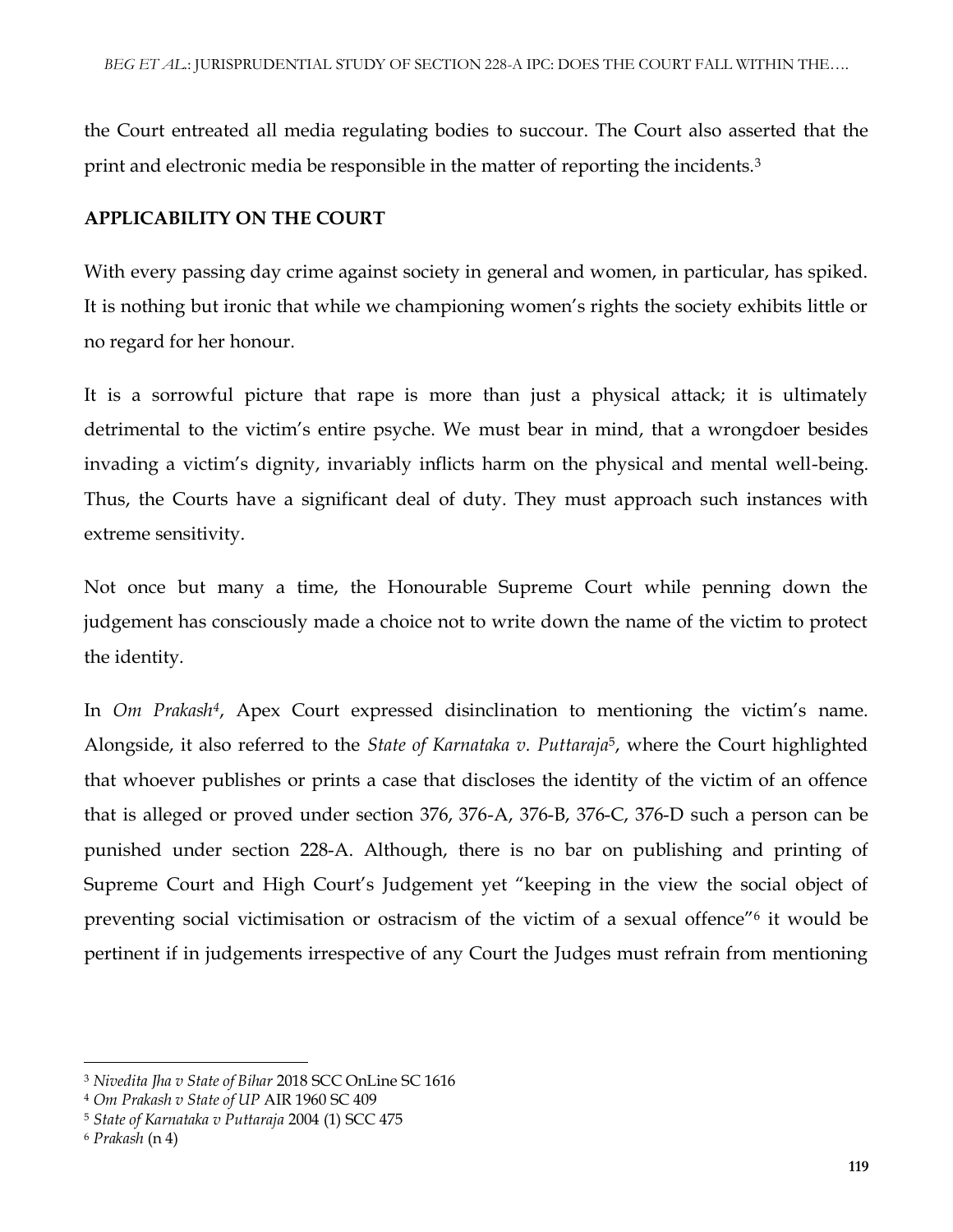the name of the victim. The same position has also been reaffirmed in the *State of Punjab v. Ramdev Singh*<sup>7</sup> .

The Courts should refrain from revealing the identity of the prosecutrix and anonymity must be preserved as much as practicable the bench remarked in Gurmit Singh.<sup>8</sup> It was further noted that "in the present case, the trial Court has repeatedly used the name of the victim in its order under appeal when it could have just referred to her as the prosecutrix."

The Courts of this country were established not to ransack people of the rights that are guaranteed to them rather to restore the rights of the sufferer. Mentioning the name of the victim in the Orders of Court does nothing but directly or indirectly infringe their right to live with dignity. When Courts choose to disclose the identity of a sexual abuse victim in judgement it offers the media a fair chance to print and publish the Judgement openly which rips a woman's soul.

Apace Apex Court, the High Court of Patna has directed all Courts subordinate to it, to safeguard the identity of the victim and not indict it in Order/Judgement, unless such disclosures become imperative, for the reasons recorded in writing by the Special Courts.<sup>9</sup>

Lately, the Bombay High Court Bench headed by Justice SC Gupte directed the Lower Court to redact with all the details of the victim's identity in the Judgement. Nevertheless, it is not the first time that the superior Court took note of it. In the past, the Supreme Court while upholding the sentence granted by the High Court, paid its due attention to the fact that not only the trial Court but also the High Court has revealed the named the victim all through.

The Bench of J. Uday Umesh Lalit and J. Abhay Manohar Sapre held that possible attempts must be made by all Courts to abstain from divulging the victim's identity in terms of said section 228-A. While dismissing the matter beforehand the bench thereby directed the High Court Registry to present the appeal record before the Judge for the purpose of making all

<sup>7</sup> *State of Punjab* (n 1)

<sup>8</sup> *State of Punjab v Gurmit Singh* (1996) 2 SCC 384

<sup>9</sup> *Nagendra Kumar v State of Bihar* 2021 SCC OnLine Pat 611